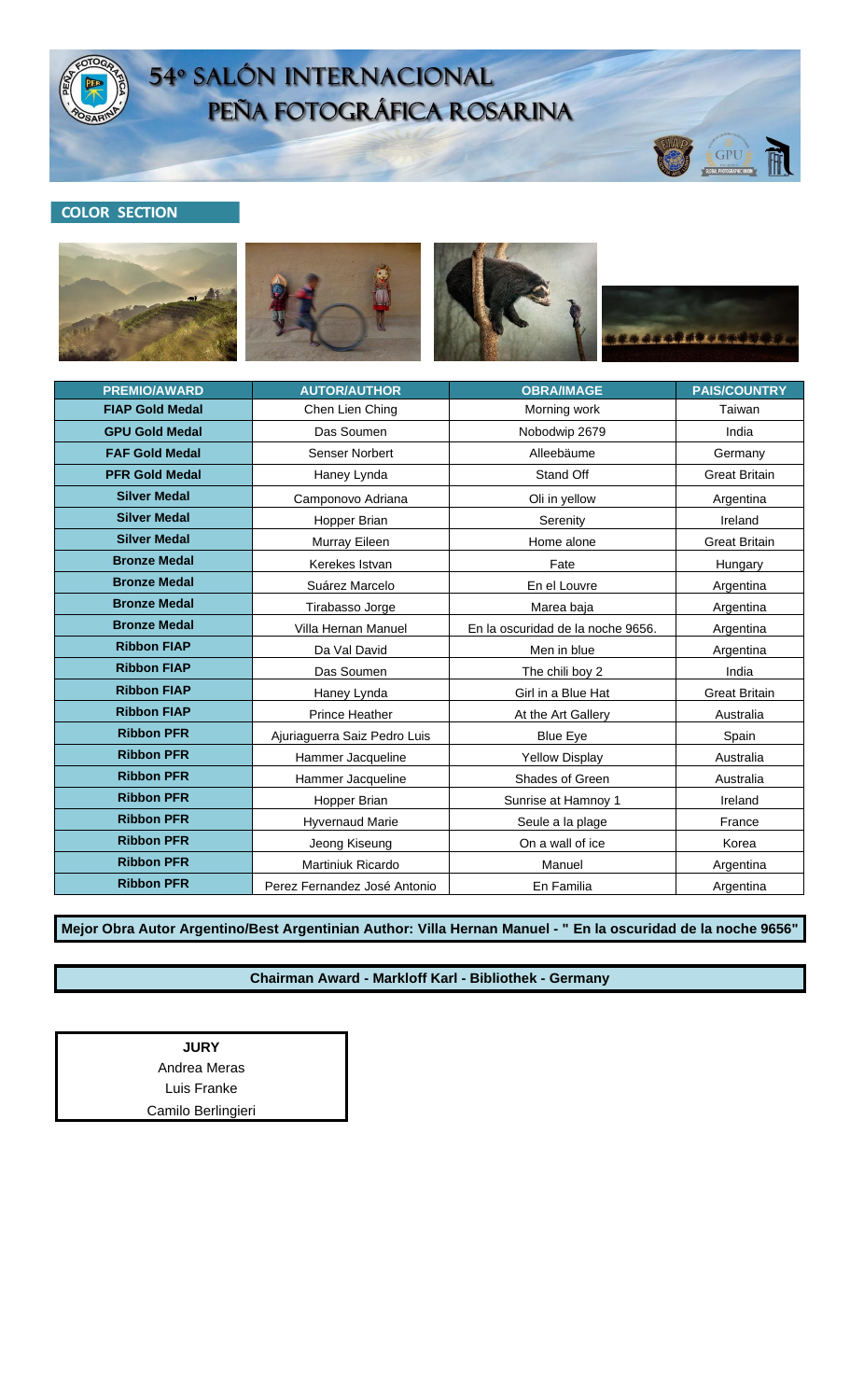### **Premios a los autores por sumatoria de puntos/ Awards to the authors based on total points**

| 1° Position/Puesto  | PFR Special Award/PFR Premio Especial | Adriana Cmponovo   | Argentina            |
|---------------------|---------------------------------------|--------------------|----------------------|
| 2° Position/Puesto  | <b>Ribbon PFR</b>                     | Soumen Das         | India                |
| 3° Position/Puesto  | <b>Ribbon PFR</b>                     | José Antonio Perez | Argentina            |
| 4° Position/Puesto  | <b>Ribbon PFR</b>                     | Marcelo Suarez     | Argentina            |
| 5° Position/Puesto  | <b>Ribbon PFR</b>                     | Manabendra Dey     | India                |
| 6° Position/Puesto  | <b>Ribbon PFR</b>                     | Lynda Haney        | <b>Great Britain</b> |
| 7° Position/Puesto  | <b>Ribbon PFR</b>                     | EJ Lazenby         | <b>Great Britain</b> |
| 8° Position/Puesto  | <b>Ribbon PFR</b>                     | Eileen Murray      | <b>Great Britain</b> |
| 9° Position/Puesto  | <b>Ribbon PFR</b>                     | Shin Woo Ryu       | South Korea          |
| 10° Position/Puesto | <b>Ribbon PFR</b>                     | Giuseppe Tomelleri | Italy                |
| 11° Position/Puesto | <b>Ribbon PFR</b>                     | Hernán Villa       | Argentina            |

## **ACEPTACIONES/ ACCEPTANCES**

| <b>RESULTADO/RESULT</b> | <b>AUTOR/AUTHOR</b>      | <b>OBRA/IMAGE</b>               | <b>PAIS/COUNTRY</b> |
|-------------------------|--------------------------|---------------------------------|---------------------|
| Accepted                | Aisen Roxana             | Vendedor de zapatos             | Argentina           |
| Accepted                | Aisen Roxana             | Figuras frágiles                | Argentina           |
| Accepted                | Almeida Luis             | Don Oscar                       | Argentina           |
| Accepted                | Almeida Luis             | Thiago y las gotas              | Argentina           |
| Accepted                | Arman Adolfo Roberto     | Transcurrir                     | Argentina           |
| Accepted                | Baigorria Ricardo        | Facades                         | Argentina           |
| Accepted                | Baigorria Ricardo        | Umbrella                        | Argentina           |
| Accepted                | <b>Belfiglio Sandra</b>  | Bajo la ventana                 | Argentina           |
| Accepted                | <b>Belfiglio Sandra</b>  | La plegaria                     | Argentina           |
| Accepted                | <b>Belfiglio Sandra</b>  | Con la mirada perdida           | Argentina           |
| Accepted                | <b>Belfiglio Sandra</b>  | Romantica                       | Argentina           |
| Accepted                | Bluguermann Jorge        | Puesta del sol 5                | Argentina           |
| Accepted                | Bluguermann Jorge        | Cappadoccia                     | Argentina           |
| Accepted                | Bluguermann Jorge        | Tren a Bergen                   | Argentina           |
| <b>PFR Silver Medal</b> | <b>Camponovo Adriana</b> | Oli in yellow                   | Argentina           |
| Accepted                | Camponovo Adriana        | Un retrato para Juli            | Argentina           |
| Accepted                | Camponovo Adriana        | Mi Gioconda                     | Argentina           |
| Accepted                | Camponovo Adriana        | Posar es una cuestión muy seria | Argentina           |
| <b>FIAP Ribbon</b>      | Da Val David             | Men in blue                     | Argentina           |
| Accepted                | Da Val David             | Chuchy y su radio 2             | Argentina           |
| Accepted                | Da Val David             | El vidriero                     | Argentina           |
| Accepted                | Da Val David             | Chuchy en el torno              | Argentina           |
| Accepted                | Disalvo Nicolas          | La paz del lago                 | Argentina           |
| Accepted                | Disalvo Nicolas          | Bienvenida Ema                  | Argentina           |
| Accepted                | Durbano Miguel Angel     | Dama azul                       | Argentina           |
| Accepted                | Galindez Susana          | Educación en la India           | Argentina           |
| Accepted                | Galindez Susana          | Al compás de la biguela         | Argentina           |
| Accepted                | Galindez Susana          | Peregrino de la vida            | Argentina           |
| Accepted                | Galindez Susana          | Vegetales multicolores          | Argentina           |
| Accepted                | Garcia Calviello Carlos  | Ciudad del futuro               | Argentina           |
| Accepted                | Gesualdo Elizabeth       | Atardecer en el puente          | Argentina           |
| Accepted                | Jankech Anamaria         | Callejera                       | Argentina           |
| Accepted                | Kin Gustavo              | La Herradura                    | Argentina           |
| Accepted                | Kin Gustavo              | La danza de Satán               | Argentina           |
| Accepted                | Laucirica Jorge          | Atada                           | Argentina           |
| Accepted                | Laucirica Jorge          | Embarrados                      | Argentina           |
| Accepted                | Leotta Roberto Omar      | Pequeño espectador              | Argentina           |
| Accepted                | Leotta Roberto Omar      | Reflejos Roca                   | Argentina           |
| Accepted                | Martiniuk Ricardo        | Dos Garotos en el Arco          | Argentina           |
| <b>PFR Ribbon</b>       | <b>Martiniuk Ricardo</b> | <b>Manuel</b>                   | Argentina           |
| Accepted                | Martiniuk Ricardo        | Niños Menonitas en Carpintería  | Argentina           |
| Accepted                | Mercau Bibiana           | Dominguero                      | Argentina           |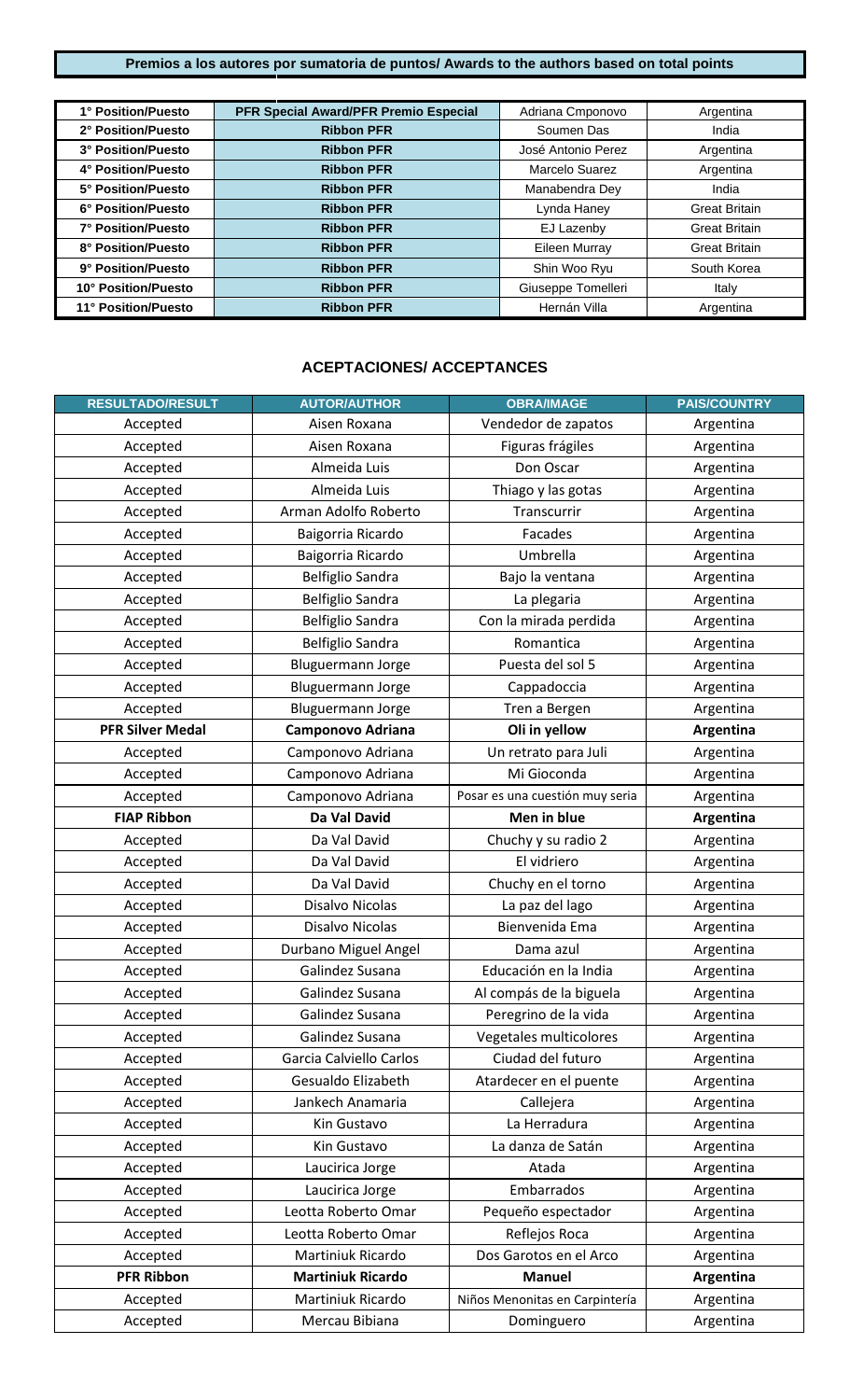| Accepted                | Montivero Raul               | Salitral                          | Argentina        |
|-------------------------|------------------------------|-----------------------------------|------------------|
| Accepted                | Montivero Raul               | La Otra Orilla                    | Argentina        |
| Accepted                | Moreschi Martha Alicia       | Equilibrio estable                | Argentina        |
| Accepted                | Nardelli Silvana             | Saltando en Uyuni                 | Argentina        |
| Accepted                | Noli Ana                     | Los Troncos                       | Argentina        |
| Accepted                | Pera Carlos                  | Soumaya                           | Argentina        |
| Accepted                | Perez Fernandez José Antonio | Bárbara                           | Argentina        |
| Accepted                | Perez Fernandez José Antonio | <b>Brazos Cruzados</b>            | Argentina        |
| <b>PFR Ribbon</b>       | Perez Fernandez José Antonio | <b>En Familia</b>                 | Argentina        |
| Accepted                | Raczko Gustavo               | Desconfiada                       | Argentina        |
| Accepted                | Raczko Gustavo               | El talabartero                    | Argentina        |
| Accepted                | Resta Jorge                  | Sobre velo rojo                   | Argentina        |
| Accepted                | Resta Jorge                  | Efigie del sur                    | Argentina        |
| Accepted                | Resta Jorge                  | Al compás del 2 x 4 = 8           | Argentina        |
| Accepted                | Resta Jorge                  | Palacio Francés                   | Argentina        |
| Accepted                | Rivas Maria Rosa             | Atardecer de invierno.            | Argentina        |
| Accepted                | Rodriguez Claudio            | Al fin solos                      | Argentina        |
| Accepted                | Rodriguez Claudio            | Batman                            | Argentina        |
| Accepted                | Rodriguez Claudio            | Diva                              | Argentina        |
| Accepted                | Rodriguez Claudio            | <b>Buscando a Chet Baker</b>      | Argentina        |
| Accepted                | Rovagnati Daniel             | Huevo                             | Argentina        |
| Accepted                | Rovagnati Daniel             | El Escape                         | Argentina        |
| Accepted                | Rovagnati Daniel             | Zapatos Rojos I                   | Argentina        |
| Accepted                | Saint Martín Gerardo         | Intruso                           | Argentina        |
| Accepted                | Saint Martín Gerardo         | La colada.                        | Argentina        |
| Accepted                | Saint Martín Gerardo         | Tres en el damero                 | Argentina        |
| Accepted                | Salzamendi Carlos            | Café en la barra                  | Argentina        |
|                         | Salzamendi Carlos            |                                   |                  |
| Accepted                |                              | Cinco aviones                     | Argentina        |
| Accepted                | Salzamendi Carlos            | Ultimas pinceladas                | Argentina        |
| Accepted                | Salzamendi Carlos            | Museo por dos                     | Argentina        |
| Accepted                | Sardi Roberto                | Juego en el cielo                 | Argentina        |
| Accepted                | Sardi Roberto                | Salto a un sueño                  | Argentina        |
| Accepted                | Schneider Gustavo Herman     | India 403                         | Argentina        |
| Accepted                | Schneider Gustavo Herman     | <b>Buenos Aires 220</b>           | Argentina        |
| Accepted                | Schneider Gustavo Herman     | <b>Buenos Aires 257</b>           | Argentina        |
| Accepted                | Smit Rosina                  | El ensayo                         | Argentina        |
| Accepted                | Smit Rosina                  | Entre luces y sombras             | Argentina        |
| Accepted                | Smit Rosina                  | La diosa del beisbol              | Argentina        |
| Accepted                | Smit Rosina                  | The bridge                        | Argentina        |
| Accepted                | Spinelli Claudio             | Costa patagónica                  | Argentina        |
| Accepted                | <b>Steinberg Mirta</b>       | Privet                            | Argentina        |
| Accepted                | <b>Steinberg Mirta</b>       | Traccion                          | Argentina        |
| Accepted                | Suarez Cesar                 | Tunel del tiempo                  | Argentina        |
| Accepted                | Suárez Marcelo               | Casa Milà                         | Argentina        |
| <b>PFR Bronze Medal</b> | <b>Suárez Marcelo</b>        | En el Louvre                      | Argentina        |
| Accepted                | Suárez Marcelo               | Paso de San Francisco             | Argentina        |
| Accepted                | Suárez Marcelo               | Antiguo Monasterio                | Argentina        |
| <b>PFR Bronze Medal</b> | <b>Tirabasso Jorge</b>       | Marea baja                        | Argentina        |
| Accepted                | Tirabasso Jorge              | Pasajeros de las olas             | Argentina        |
| Accepted                | Tirabasso Jorge              | Me lo prestás?                    | Argentina        |
| Accepted                | <b>Troncoso Claudio Hugo</b> | Reflejos de Mar del Plata         | Argentina        |
| Accepted                | Valdez Fernando              | Levantando vuelo                  | Argentina        |
| Accepted                | Valdez Fernando              | Adivinándote                      | Argentina        |
| <b>PFR Bronze Medal</b> | <b>Villa Hernan Manuel</b>   | En la oscuridad de la noche 9656. | Argentina        |
| Accepted                | Villa Hernan Manuel          | Navegando agua speligrosas_9522.  | Argentina        |
| Accepted                | Villa Hernan Manuel          | Este es el camino 2019            | Argentina        |
| <b>PFR Ribbon</b>       | <b>Hammer Jacqueline</b>     | <b>Yellow Display</b>             | <b>Australia</b> |
| Accepted                | Hammer Jacqueline            | <b>Yellow Tulip</b>               | Australia        |
| <b>PFR Ribbon</b>       | <b>Hammer Jacqueline</b>     | <b>Shades of Green</b>            | <b>Australia</b> |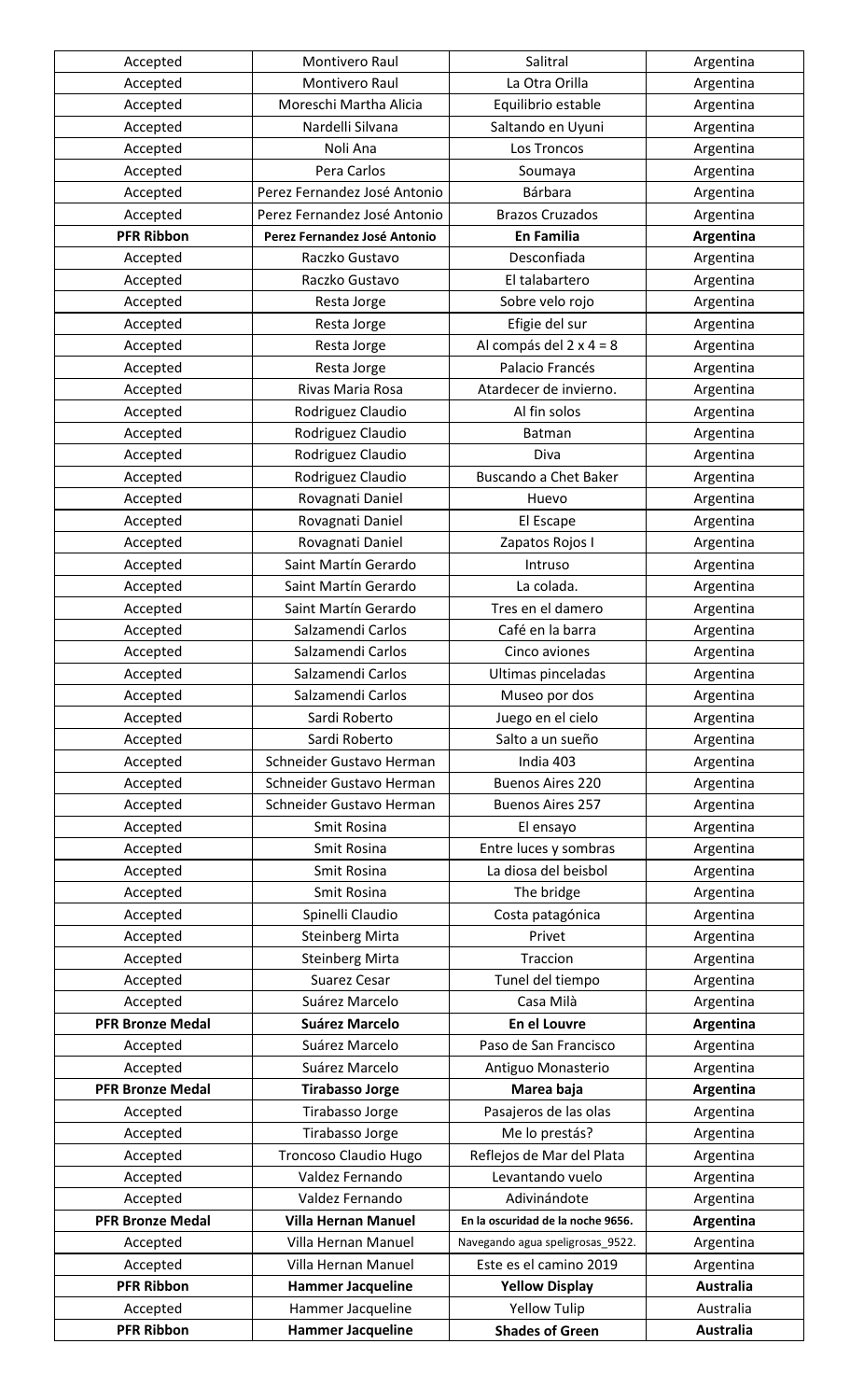| Accepted              | Perera L D Dinesh Rukmal Ayantha | Fire Man                       | Australia                |
|-----------------------|----------------------------------|--------------------------------|--------------------------|
| <b>FIAP Ribbon</b>    | <b>Prince Heather</b>            | At the Art Gallery             | <b>Australia</b>         |
| Accepted              | Prince Heather                   | Forbidden Fruit                | Australia                |
| Accepted              | Prince Heather                   | <b>Rainy Night</b>             | Australia                |
| Accepted              | <b>Halbweis Manfred</b>          | Driver Nr.22                   | Austria                  |
| Accepted              | Kastner Josef                    | Wassergraben                   | Austria                  |
| Accepted              | Kastner Josef                    | Rhythmische Gymnastik          | Austria                  |
| Accepted              | Pillik Manfred                   | Wakeboard                      | Austria                  |
| Accepted              | Pillik Manfred                   | Poker                          | Austria                  |
| Accepted              | Jafarov Ilgar                    | Kseniya                        | Azerbaiyán               |
| Accepted              | Jafarov Ilgar                    | <b>Multicolored skirts</b>     | Azerbaiyán               |
| Accepted              | Khlizov Valeriy                  | Split                          | Azerbaiyán               |
| Accepted              | Almosawi Maryam                  | Missing you                    | <b>Bahrein</b>           |
| Accepted              | Almosawi Maryam                  | My home                        | <b>Bahrein</b>           |
| Accepted              | Legrand Jean Luc                 | Creagora                       | Belgium                  |
| Accepted              | Legrand Jean Luc                 | Cercle romantique              | Belgium                  |
| Accepted              | Panhuyzen Jacky                  | Ayod Girl                      | <b>Belgium</b>           |
| Accepted              | Panhuyzen Jacky                  | <b>Very Tired</b>              | Belgium                  |
| Accepted              | Philippe Christine               | Jumanjii                       | Belgium                  |
| Accepted              | <b>Stalmans Luc</b>              | Somnium Verum Evadit           | <b>Belgium</b>           |
| Accepted              | <b>Stalmans Luc</b>              | The Chameleon Soul             | Belgium                  |
| Accepted              | <b>Stalmans Luc</b>              | The Rope                       | Belgium                  |
| Accepted              | Petkov Plamen                    | At sunset on the lake          | <b>Bulgary</b>           |
| Accepted              | Petkov Plamen                    | Yellow sea under the blue sky  | <b>Bulgary</b>           |
| Accepted              | Kucelin Zvonko                   | One step                       | Croatia                  |
| Accepted              | <b>Gregoriou Ricos Andreas</b>   | <b>Grand Finale</b>            | Cyprus                   |
| Accepted              | <b>Gregoriou Ricos Andreas</b>   | Love is above everything       | Cyprus                   |
| Accepted              | Ierides Andreas                  | <b>Street artist</b>           |                          |
|                       | Sneider Jiri                     |                                | Cyprus<br>Czech Republic |
| Accepted              |                                  | Carrier                        |                          |
| Accepted              | Sneider Jiri                     | Go out                         | Czech Republic           |
| Accepted              | Molina Olga                      | Eva y la Manzana<br>Escondidas | Dominican Republic       |
| Accepted              | Molina Olga                      |                                | Dominican Republic       |
| Accepted              | <b>Bacquey Pierre</b>            | L eau floue                    | France                   |
| Accepted              | <b>Bacquey Pierre</b>            | Les barques                    | France                   |
| Accepted              | <b>Bacquey Pierre</b>            | The bridge                     | France                   |
| Accepted              | <b>Hyvernaud Marie</b>           | Coup de rame                   | France                   |
| Accepted              | <b>Hyvernaud Marie</b>           | La violoniste                  | France                   |
| <b>PFR Ribbon</b>     | <b>Hyvernaud Marie</b>           | Seule a la plage               | <b>France</b>            |
| Accepted              | Morata Alain                     | Presse livres                  | France                   |
| M.H. del Chairman     | <b>Markloff Karl</b>             | <b>Bibliothek</b>              | Germany                  |
| Accepted              | Peks Heinz                       | Islandpony1                    | Germany                  |
| Accepted              | Romanowski Jan                   | Motorcross 36                  | Germany                  |
| Accepted              | Scholtz Gunter                   | Red and Blue                   | Germany                  |
| Accepted              | Senser Norbert                   | Strandgut                      | Germany                  |
| <b>FAF Gold Medal</b> | <b>Senser Norbert</b>            | Alleebäume                     | Germany                  |
| Accepted              | Austin Joan                      | <b>Summer Days</b>             | <b>Great Britain</b>     |
| Accepted              | Austin Joan                      | <b>Vintage Travel</b>          | <b>Great Britain</b>     |
| Accepted              | Clarke Paul                      | Put Out To Dry                 | <b>Great Britain</b>     |
| Accepted              | Clarke Paul                      | Summer In The City             | <b>Great Britain</b>     |
| Accepted              | Gledhill Christopher             | In the cloisters               | <b>Great Britain</b>     |
| Accepted              | Gledhill Christopher             | Hanging Out                    | <b>Great Britain</b>     |
| Accepted              | Goode Bob                        | Communication                  | <b>Great Britain</b>     |
| Accepted              | Hall Bill                        | Carving the Wave               | <b>Great Britain</b>     |
| Accepted              | Hall Bill                        | <b>First Crow at Callanais</b> | <b>Great Britain</b>     |
| Accepted              | <b>Hall Bill</b>                 | Stretching for the Ball        | <b>Great Britain</b>     |
| Accepted              | Haney Lynda                      | <b>Elephant Family</b>         | <b>Great Britain</b>     |
| <b>FIAP Ribbon</b>    | <b>Haney Lynda</b>               | <b>Girl in a Blue Hat</b>      | <b>Great Britain</b>     |
| <b>PFR Gold Medal</b> | <b>Haney Lynda</b>               | <b>Stand Off</b>               | <b>Great Britain</b>     |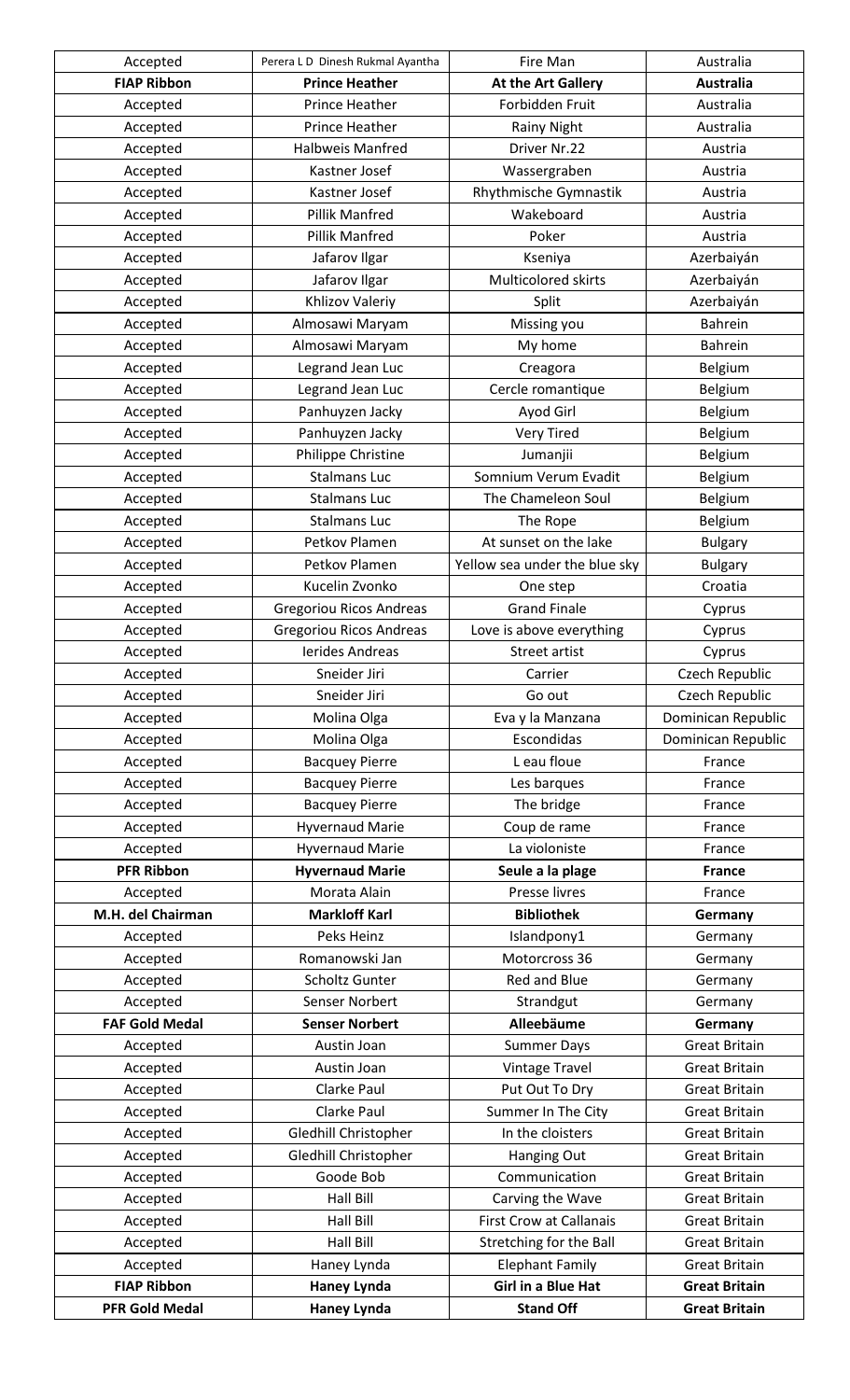| Accepted                | Haney Lynda               | Babes in the Sea                       | <b>Great Britain</b> |
|-------------------------|---------------------------|----------------------------------------|----------------------|
| Accepted                | Hayes Andrew              | Lion portrait                          | <b>Great Britain</b> |
| Accepted                | Hayes Andrew              | Red arrows burst                       | <b>Great Britain</b> |
| Accepted                | Hayes Andrew              | Samburu sunset                         | <b>Great Britain</b> |
| Accepted                | <b>Heaton Beryl</b>       | Shell in the Sand                      | <b>Great Britain</b> |
| Accepted                | Hitchen Stephen           | <b>Medeval Funeral</b>                 | <b>Great Britain</b> |
| Accepted                | Hitchen Stephen           | Was it you                             | <b>Great Britain</b> |
| Accepted                | Johnson Koshy             | The sweeper                            | <b>Great Britain</b> |
| Accepted                | Johnson Koshy             | <b>Grand doors</b>                     | <b>Great Britain</b> |
| Accepted                | Laws Jim                  | A Quiet Read                           | <b>Great Britain</b> |
| Accepted                | Laws Jim                  | Mill in the Mist                       | <b>Great Britain</b> |
| Accepted                | Laws Jim                  | Before the Storm                       | <b>Great Britain</b> |
| Accepted                | Lazenby EJ                | The Drag Hunt                          | <b>Great Britain</b> |
| Accepted                | Lazenby EJ                | Silver Plated I                        | <b>Great Britain</b> |
| Accepted                | Lazenby EJ                | Unrequieted Love                       | <b>Great Britain</b> |
| Accepted                | Lazenby EJ                | Golden Boy                             | <b>Great Britain</b> |
| <b>PFR Silver Medal</b> | <b>Murray Eileen</b>      | <b>Home alone</b>                      | <b>Great Britain</b> |
|                         |                           | Lord Pinsent                           | <b>Great Britain</b> |
| Accepted                | Murray Eileen             | Millie Rose                            |                      |
| Accepted                | Murray Eileen             |                                        | <b>Great Britain</b> |
| Accepted                | Oconnell Sue              | The Eagles are Coming                  | <b>Great Britain</b> |
| Accepted                | Rapier Malcolm            | <b>Cranes and Tracks Battersea</b>     | <b>Great Britain</b> |
| Accepted                | Rapier Malcolm            | Battling for the Lead                  | <b>Great Britain</b> |
| Accepted                | Smith Roy                 | Afterlight                             | <b>Great Britain</b> |
| Accepted                | Smith Roy                 | <b>Storm Wave</b>                      | <b>Great Britain</b> |
| Accepted                | Smith Judy                | <b>Rockie Mountain Colours</b>         | <b>Great Britain</b> |
| Accepted                | <b>Stone Marie-Laure</b>  | Mischief                               | <b>Great Britain</b> |
| Accepted                | <b>Vaines Sue</b>         | Low Tide, Crosby                       | <b>Great Britain</b> |
| Accepted                | Vaines Sue                | Late for Lunch                         | <b>Great Britain</b> |
| Accepted                | Vaines Sue                | Baking Day at No 78                    | <b>Great Britain</b> |
|                         |                           |                                        |                      |
| Accepted                | Wilkinson Eileen          | Anemones                               | <b>Great Britain</b> |
| Accepted                | <b>Fanos Nestor</b>       | Run little girl                        | Greece               |
| Accepted                | Bajko Csaba               | Championship                           | Hungary              |
| <b>PFR Bronze Medal</b> | <b>Kerekes Istvan</b>     | Fate                                   | <b>Hungary</b>       |
| Accepted                | Kerekes Istvan            | Irinka and Lisa                        | Hungary              |
| Accepted                | Kerekes Istvan            | Lamb slaughter                         | Hungary              |
| Accepted                | Agarwala Adit             | <b>Hme Calling</b>                     | India                |
| Accepted                | Agarwala Adit             | Through Golden Land                    | India                |
| Accepted                | Bhattacharjee Manabendra  | Colours of Eid                         | India                |
| Accepted                | Bhattacharya Subhro       | Tale of a red fairy                    | India                |
| Accepted                | Bhattacharya Subhro       | Want to break free                     | India                |
| Accepted                | <b>Bose Subhadip</b>      | Childhood                              | India                |
| Accepted                | Das Soumen                | <b>Girl 7703</b>                       | India                |
| <b>FIAP Ribbon</b>      | <b>Das Soumen</b>         | The chili boy 2                        | India                |
| <b>GPU Gold Medal</b>   | <b>Das Soumen</b>         | Nobodwip 2679                          | India                |
|                         |                           |                                        | India                |
| Accepted                | Das Satyajit<br>De Rumela | Cleopatra<br>Astonished                | India                |
| Accepted                |                           |                                        |                      |
| Accepted                | De Rumela                 | Homebound                              | India                |
| Accepted                | Dey Manabendra            | <b>Beach Colours</b>                   | India                |
| Accepted                | Dey Manabendra            | <b>Evening Tulips</b>                  | India                |
| Accepted                | Dey Manabendra            | <b>Humayuns Tomb Reflected</b>         | India                |
| Accepted                | Dey Manabendra            | Sunset at Om Beach                     | India                |
| Accepted                | Hardia Akhil              | <b>Old Memories</b>                    | India                |
| Accepted                | Roy Nupur Kumar           | Brick worker family                    | India                |
| Accepted                | Roy Nupur Kumar           | Hot water bath                         | India                |
| Accepted                | Roy Nupur Kumar           | Tribal life 1                          | India                |
| Accepted                | S Balu                    | The racer                              | India                |
| Accepted<br>Accepted    | S Balu<br>S Balu          | Gull with prey-1<br>Acrobatics on wave | India<br>India       |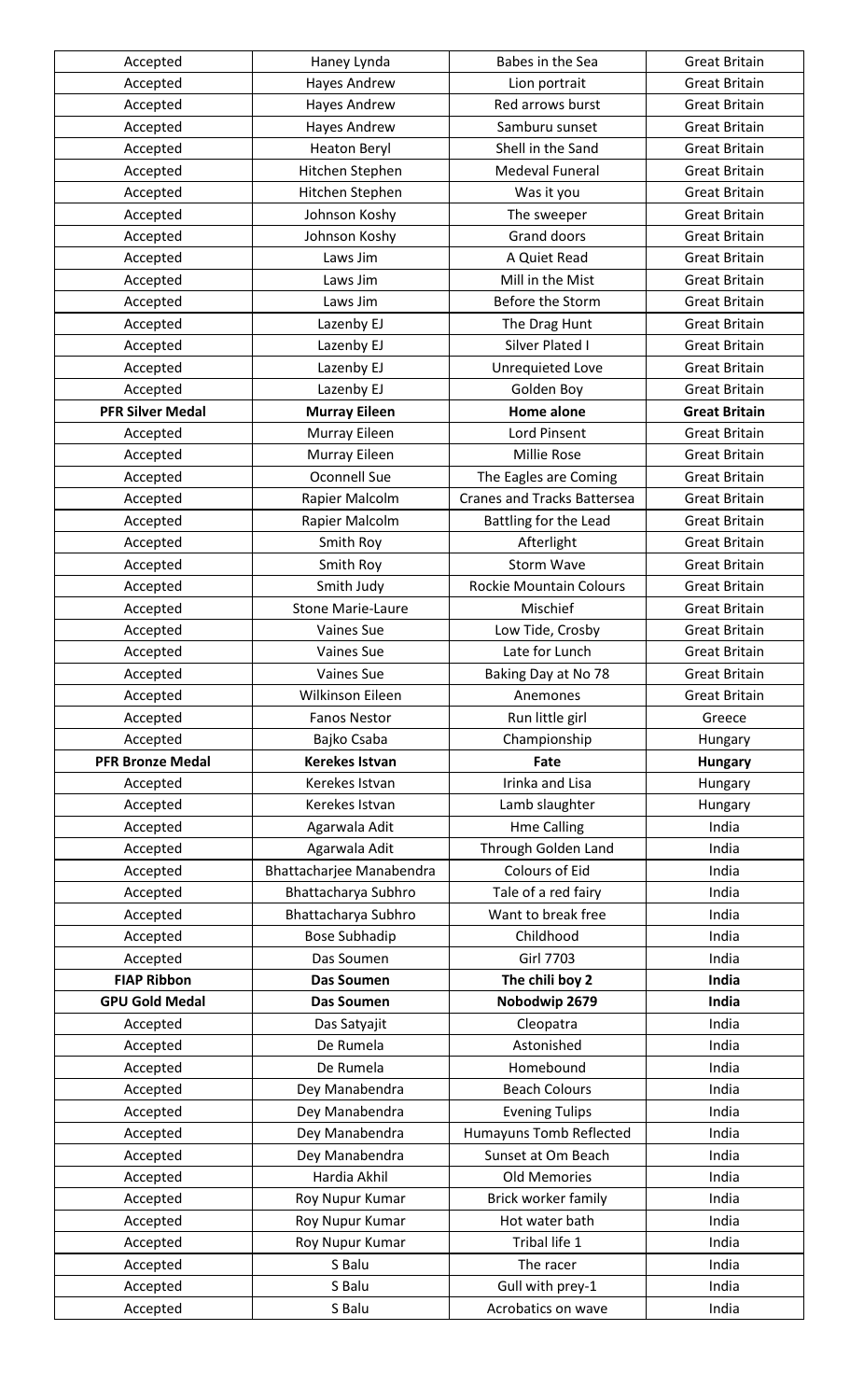| Accepted                | S Balu                  | Sunset at Tadoba                  | India          |
|-------------------------|-------------------------|-----------------------------------|----------------|
| <b>PFR Silver Medal</b> | <b>Hopper Brian</b>     | <b>Serenity</b>                   | <b>Ireland</b> |
| <b>PFR Ribbon</b>       | <b>Hopper Brian</b>     | <b>Sunrise at Hamnoy 1</b>        | <b>Ireland</b> |
| Accepted                | <b>Strapec Michael</b>  | In the land of lonely souls       | Ireland        |
| Accepted                | <b>Strapec Michael</b>  | Requiem for harmony               | Ireland        |
| Accepted                | <b>Strapec Michael</b>  | Follow your leader                | Ireland        |
| Accepted                | <b>Strapec Michael</b>  | Lost desire                       | Ireland        |
| Accepted                | Goldin Leonid           | <b>Blue stairs</b>                | Israel         |
| Accepted                | Shpringer Efraim        | Rotating stairs                   | Israel         |
| Accepted                | <b>Boddi Simone</b>     | Rocio 2                           | Italy          |
| Accepted                | <b>Bugli Pietro</b>     | Disfruta tu comida!               | Italy          |
| Accepted                | <b>Bugli Pietro</b>     | Sabores de otoño                  | Italy          |
| Accepted                | <b>Bugli Pietro</b>     | Cocinemos dos espaguetis          | Italy          |
| Accepted                | Corsini Carlo           | Fairytale Forest 2                | Italy          |
| Accepted                | Corsini Carlo           | New generations                   | Italy          |
| Accepted                | Dell Ira Laura          | Iris                              | Italy          |
| Accepted                | Dell Ira Laura          | Like a dancer                     | Italy          |
| Accepted                | Dell Ira Laura          | Mother of pearl puff              | Italy          |
| Accepted                | Favero Adriano          | The red doll                      | Italy          |
| Accepted                | Madeddu Bruno           | Sorelline                         | Italy          |
| Accepted                | Madeddu Bruno           | Polvere di Marmo                  | Italy          |
| Accepted                | Tomelleri Giuseppe      | Comacchio in the rain nr 1        | Italy          |
| Accepted                | Tomelleri Giuseppe      | Comacchio in the rain nr 2        | Italy          |
| Accepted                | Tomelleri Giuseppe      | Comacchio in the rain nr 3        | Italy          |
| Accepted                | Tomelleri Giuseppe      | Comacchio in the rain nr 4        | Italy          |
| Accepted                | Vizzoni Marzio          | Chin woman                        | Italy          |
| <b>PFR Ribbon</b>       | <b>Jeong Kiseung</b>    | On a wall of ice                  | <b>Korea</b>   |
| Accepted                | Jeong Kiseung           | Reading Buddhist Scripture 01     | Korea          |
| Accepted                | Jeong Kiseung           | Highway at Night01                | Korea          |
| Accepted                | Foehr Michel            | Glacier of stars                  | Luxembourg     |
| Accepted                | Foehr Michel            | Shining mountain                  | Luxembourg     |
| Accepted                | Foehr Michel            | Misty mountain                    | Luxembourg     |
| Accepted                | Cheang Sherman          | <b>Beautiful Yuanyang Terrace</b> | Macau          |
| Accepted                | Cheang Sherman          | Photographers                     | Macau          |
| Accepted                | Cheang Sherman          | My Favorite Breakfast             | Macau          |
| Accepted                | <b>Kam Marcus</b>       | <b>Bubbles</b>                    | Malaysia       |
| Accepted                | <b>Kam Marcus</b>       | Hanging together                  | Malaysia       |
| Accepted                | <b>Kam Marcus</b>       | Playful24                         | Malaysia       |
| Accepted                | <b>Kam Marcus</b>       | Predator with prey                | Malaysia       |
| Accepted                | <b>Bieshaar Gilbert</b> | Light en dust                     | Netherlands    |
| Accepted                | <b>Riach Sue</b>        | Eat Our Dust                      | New Zealand    |
| Accepted                | Riach Sue               | Using Your head                   | New Zealand    |
| Accepted                | Synnevaag Roald         | Myself                            | Norway         |
| Accepted                | Synnevaag Roald         | Nigardsbreen 5                    | Norway         |
| Accepted                | Lewandowski Grzegorz    | Moravian hills                    | Poland         |
| Accepted                | Lewandowski Grzegorz    | Moravian morning                  | Poland         |
| Accepted                | Lewandowski Grzegorz    | Pier                              | Poland         |
| Accepted                | Lewandowski Grzegorz    | <b>Tuscan morning</b>             | Poland         |
| Accepted                | Agapov Sergey           | Xenia 3                           | Russia         |
| Accepted                | Agapov Sergey           | Xenia 2                           | Russia         |
| Accepted                | Agapov Sergey           | Sparrow dance                     | Russia         |
| Accepted                | Ng Huee Ling            | <b>Blue Blue Lava Beach</b>       | Singapore      |
| Accepted                | Ng Huee Ling            | First Ray at Diamond Beach        | Singapore      |
| Accepted                | Burgstahler Stephen     | Who Are You-1                     | South Africa   |
| Accepted                | Ryu Shin Woo            | Desert 04                         | South Korea    |
| Accepted                | Ryu Shin Woo            | Fisherman Life2                   | South Korea    |
| Accepted                | Ryu Shin Woo            | Fisherwomen                       | South Korea    |
| Accepted                | Ryu Shin Woo            | Palouse 13                        | South Korea    |